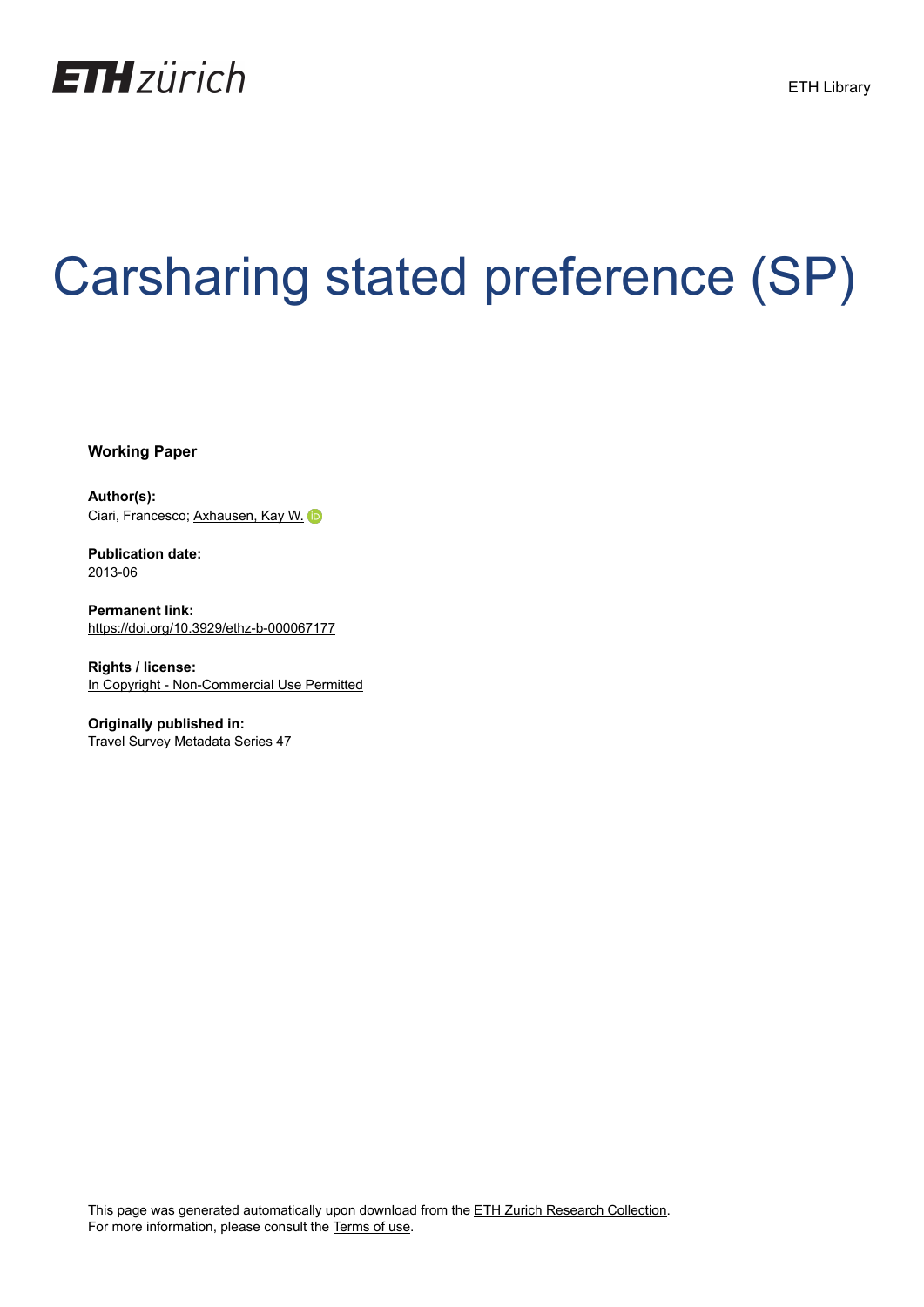## **Carsharing Stated Preference (SP)**

**Francesco Ciari**

**Kay W. Axhausen**

**Travel Survey Metadata Series 47**

.<br>T Institut für Verkehrsplanung und Transports.<br>T Institute for Transport Planning and Systems

**June 2013**



Eidgenössische Technische Hochschule Zürich Swiss Federal Institute of Technology Zurich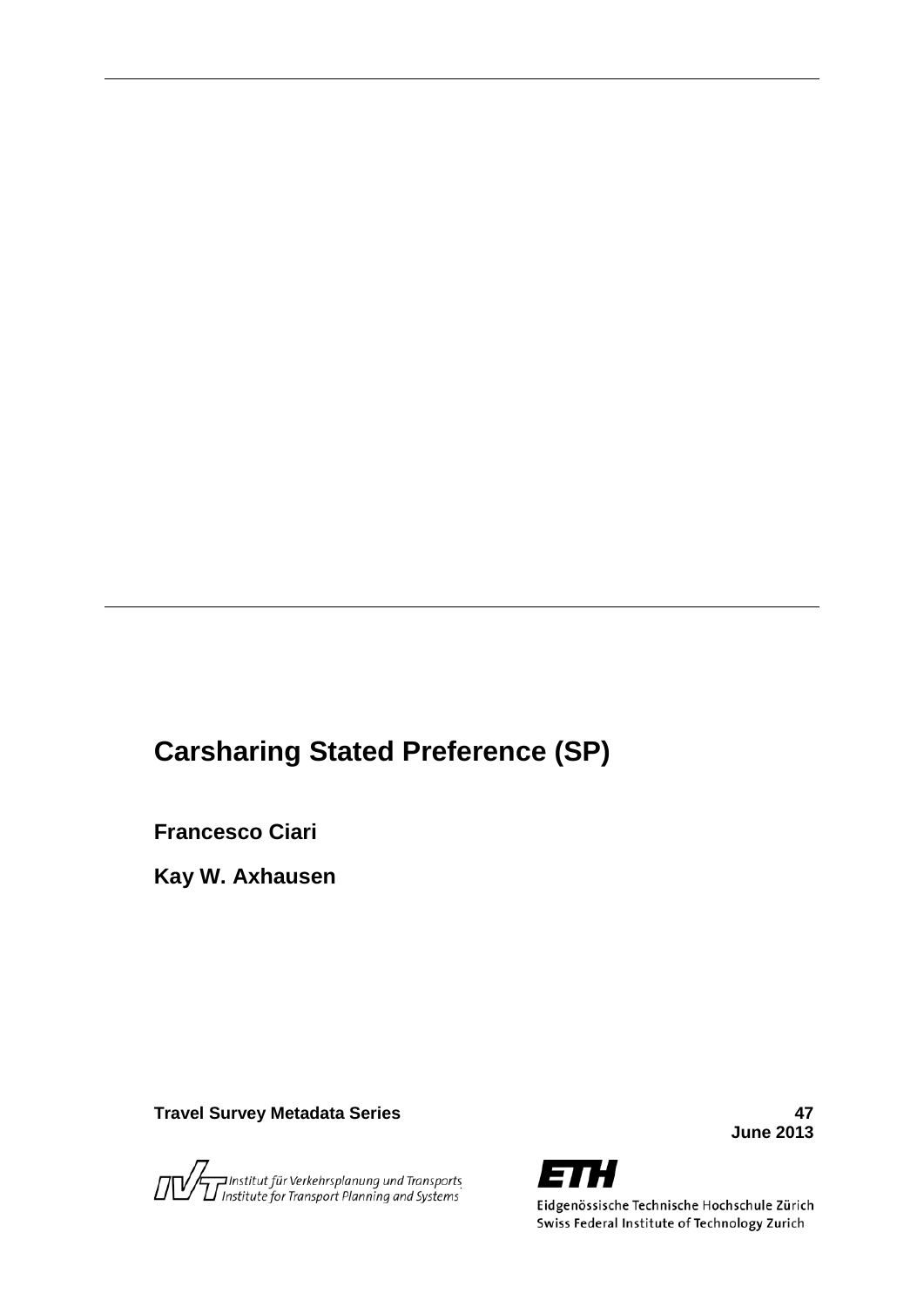Travel Survey Metadata Series

### **Carsharing Stated Preference (SP)**

Francesco Ciari IVT, ETH Zürich Wolfgang-Pauli-Strasse 15 CH-8093 Zürich

Kay W. Axhausen IVT, ETH Zürich Wolfgang-Pauli-Strasse 15 CH-8093 Zürich

May 2013

#### **Abstract**

<span id="page-2-0"></span>A recent study aimed to estimate the potential of carpooling in Switzerland. Part of this study was a survey in which the attitude of the public towards this transport option was investigated using both multi-response questions and stated preference (SP) experiments. In order to gain an insight on how innovative modes are perceived in general, the SP part was composed of two different experiments, one of them including carsharing as alternative. In the first experiment respondents were choosing among car, public transport, carpooling as driver and carpooling as passenger. In the second experiment respondents were choosing among car, public transport and carsharing. This paper reports on the multinomial logit choice models, which were estimated based on participants' responses. Both SP experiments were based on a trip reported by participants during a phone interview. For each experiment two specifications, a linear and a nonlinear one were estimated. The nonlinear specification allows investigating the impact of selected socio-demographic variables, in this case income and travel time, on the parameters of the models and on willingness to pay indicators. Such indicators permit to complement the qualitative discussion of the results with quantitative analyses and provide a useful background for policy evaluation and planning.

#### **Experiment 2: Carsharing**

<span id="page-2-2"></span><span id="page-2-1"></span>In the second SP experiment the alternatives considered were car, public transport and carsharing. In this case all respondents received the same set of alternatives while the number of situations was limited to six. An issue which had to be tackled was the cost of carsharing travel. The norm in SP experiments with car and public transport as available modal options is to take into account the cost of the ticket for public transport travel and the cost of the gasoline for car travel. It is commonly accepted that gasoline cost is what car users perceive as the cost of a trip with that mode. The parking cost can be eventually added. In the case of carpooling this was appropriate, since carpooling implies the use of a private car. In the case of carsharing the usage fee covers other costs which are not usually taken into account in such experiments, nor generally by the driver a of a private car as cost of a particular trip; car insurance and amortization costs are the most important. For that reason, in the second SP experiment total kilometer costs were used. The kilometer cost was calculated using appropriate tables available on the web page of a Swiss automobile club (14). In order to have personalized costs, twelve different categories were considered according to the type of car (using price as proxy, with four levels) and to the yearly mileage (with three levels). Consumption, as in the previous exercise, was the one declared by the respondent. The cost for carsharing usage was calculated using the current prices of the Swiss operator Mobility (15). The carsharing car was, as far as possible, of the same or similar category as the respondent's own car. Mobility's fleet includes most, but not all car types. Another issue is how to take into account the duration related part of the carsharing fee. Carsharing users, in general, pay a fee, which is the sum of a distance dependent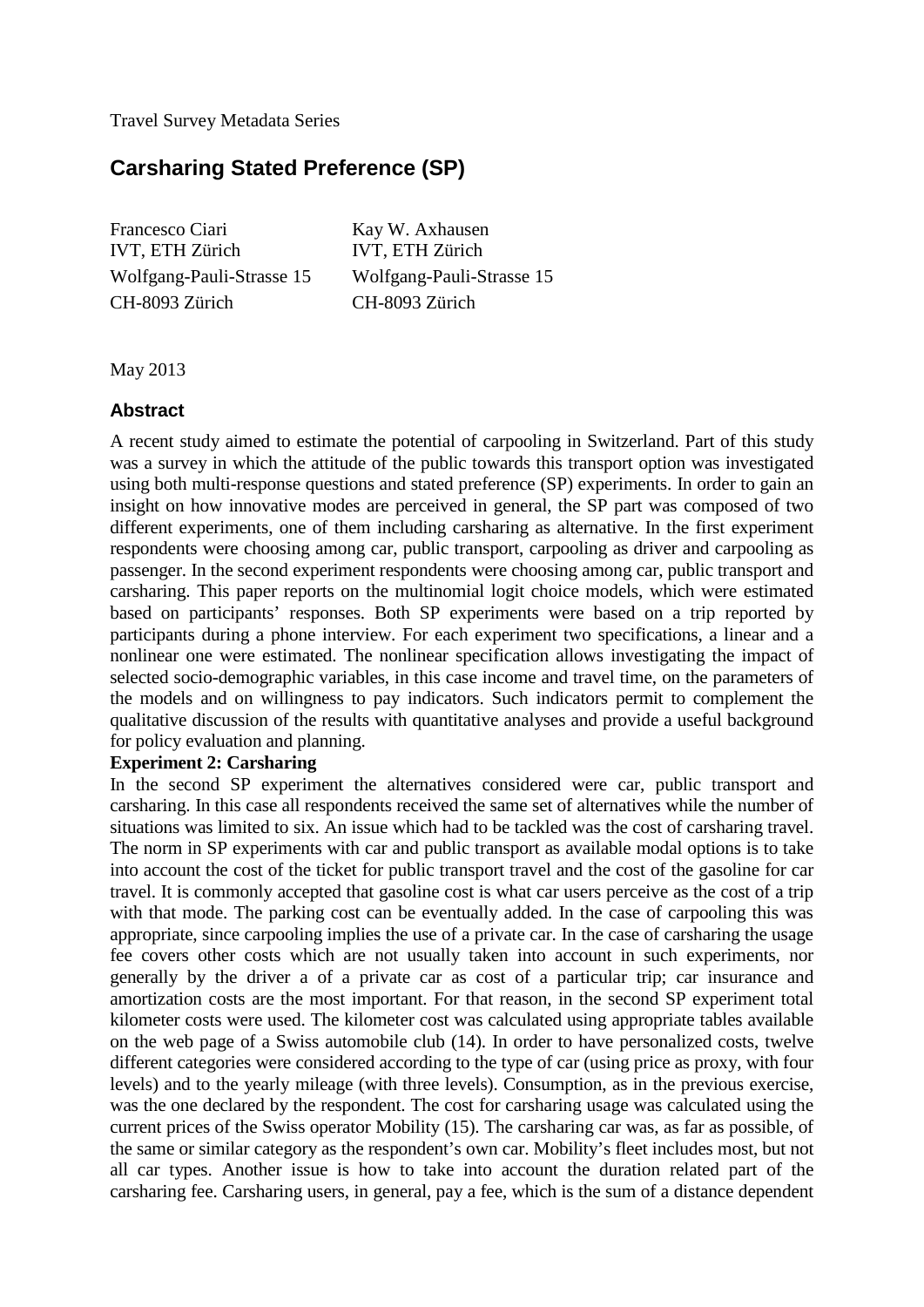fee and a duration dependent fee. The latter depends on the rental time, which broadly corresponds to the duration of the round-trip tour; at least in the case of carsharing systems like Mobility which do not allow one-way rentals. Ideally, one would compare tours and not trips; however, since it was not possible to have the precise information needed for the whole tour, the experiment is based on a choice at the trip level. The ranges for the second experiment are reported in Table 2. They were chosen with the same criteria as for the first experiment.

#### <span id="page-3-0"></span>**Keywords**

CarSharing

#### **Preferred citation style**

<span id="page-3-3"></span><span id="page-3-2"></span><span id="page-3-1"></span>Ciari, F. and K.W. Axhausen (2013) Carsharing Stated Preference (SP), *Travel Survey Metadata Series*, **47**, Institute for Transport Planning and Systems (IVT); ETH Zürich, Zürich.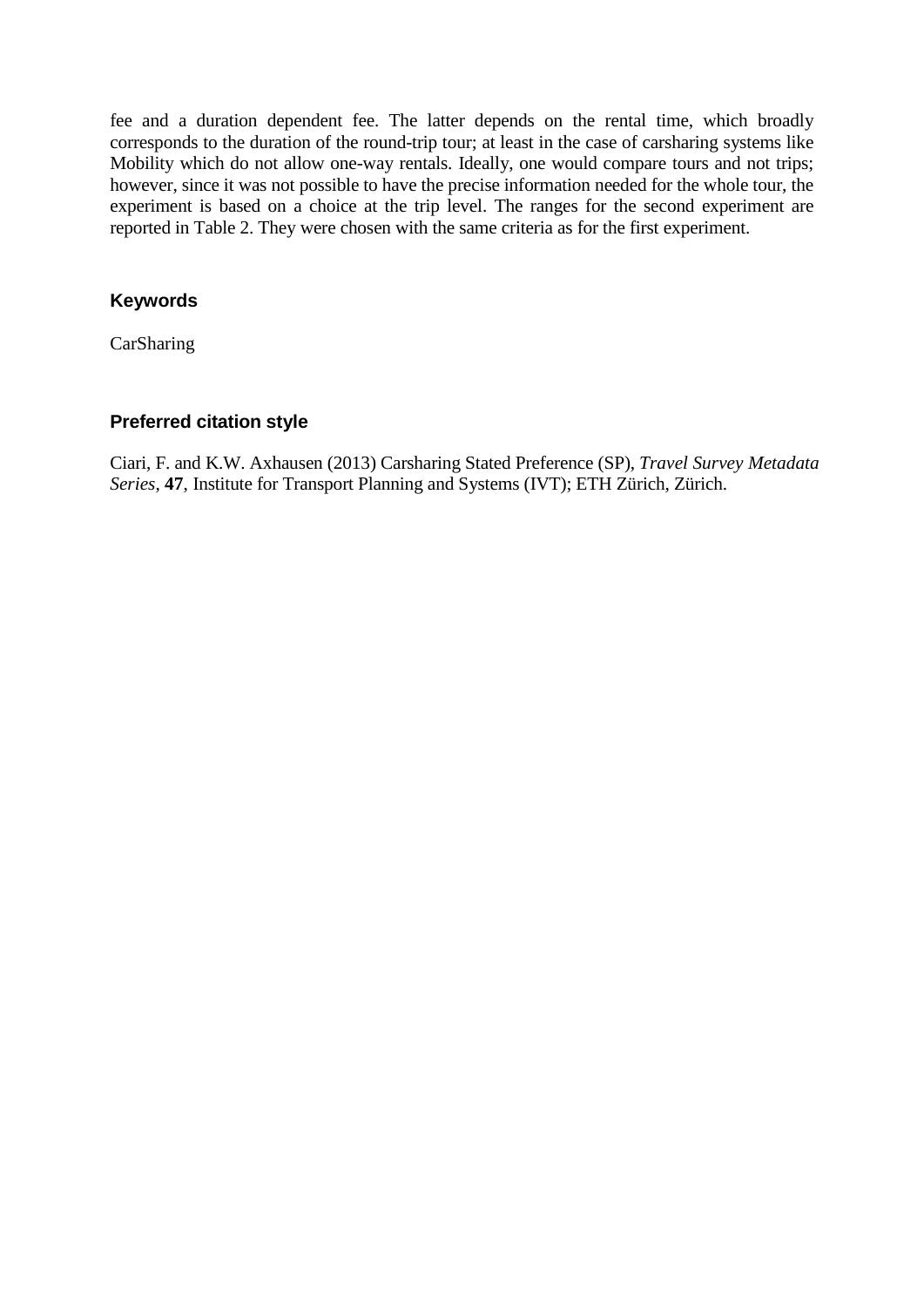# 1.0 Document Description

### **Citation**

<span id="page-4-0"></span>

| Title:                           | CarSharing SP                              |  |
|----------------------------------|--------------------------------------------|--|
| <b>Identification</b><br>Number: | CarSharingSP                               |  |
| Authoring Entity:                | Dr. Francesco Ciari (IVT, ETH Zürich)      |  |
|                                  | Prof. Dr. Kay W. Axhausen (NT, ETH Zürich) |  |
| Date of Production:              | 2013-04-08                                 |  |
| Software used in<br>Production:  | Nesstar Publisher                          |  |

# 2.0 Study Description

### **Citation**

<span id="page-4-1"></span>

| Title:                           | CarSharing SP                              |  |
|----------------------------------|--------------------------------------------|--|
| <b>Identification</b><br>Number: | CarSharingSP                               |  |
| Authoring Entity:                | Dr. Francesco Ciari (IVT, ETH Zürich)      |  |
|                                  | Prof. Dr. Kay W. Axhausen (NT, ETH Zürich) |  |
| Date of Production:              | 2013-04-08                                 |  |
| Software used in<br>Production:  | Nesstar Publisher                          |  |

### <span id="page-4-2"></span>Study Scope

<span id="page-4-3"></span>Abstract:

A recent study aimed to estimate the potential of carpooling in Switzerland. Part of this study was a survey in which the attitude of the public towards this transport option was investigated using both multi-response questions and stated preference (SP) experiments. In order to gain an insight on how innovative modes are perceived in general, the SP part was composed of two different experiments, one of them including carsharing as alternative. In the first experiment respondents were choosing among car, public transport, carpooling as driver and carpooling as passenger. In the second experiment respondents were choosing among car, public transport and carsharing. This paper reports on the multinomial logit choice models, which were estimated based on participants' responses. Both SP experiments were based on a trip reported by participants during a phone interview. For each experiment two specifications, a linear and a nonlinear one were estimated. The nonlinear specification allows investigating the impact of selected sociodemographic variables, in this case income and travel time, on the parameters of the models and on willingness to pay indicators. Such indicators permit to complement the qualitative discussion of the results with quantitative analyses and provide a useful background for policy evaluation and planning. Experiment 2: Carsharing In the second SP experiment the alternatives considered were car, public transport and carsharing. In this case all respondents received the same set of alternatives while the number of situations was limited to six. An issue which had to be tackled was the cost of carsharing travel. The norm in SP experiments with car and public transport as available modal options is to take into account the cost of the ticket for public transport travel and the cost of the gasoline for car travel. It is commonly accepted that gasoline cost is what car users perceive as the cost of a trip with that mode. The parking cost can be eventually added. In the case of carpooling this was appropriate, since carpooling implies the use of a private car. In the case of carsharing the usage fee covers other costs which are not usually taken into account in such experiments, nor generally by the driver a of a private car as cost of a particular trip; car insurance and amortization costs are the most important. For that reason, in the second SP experiment total kilometer costs were used. The kilometer cost was calculated using appropriate tables available on the web page of a Swiss automobile club (14). In order to have personalized costs, twelve different categories were considered according to the type of car (using price as proxy, with four levels) and to the yearly mileage (with three levels). Consumption, as in the previous exercise, was the one declared by the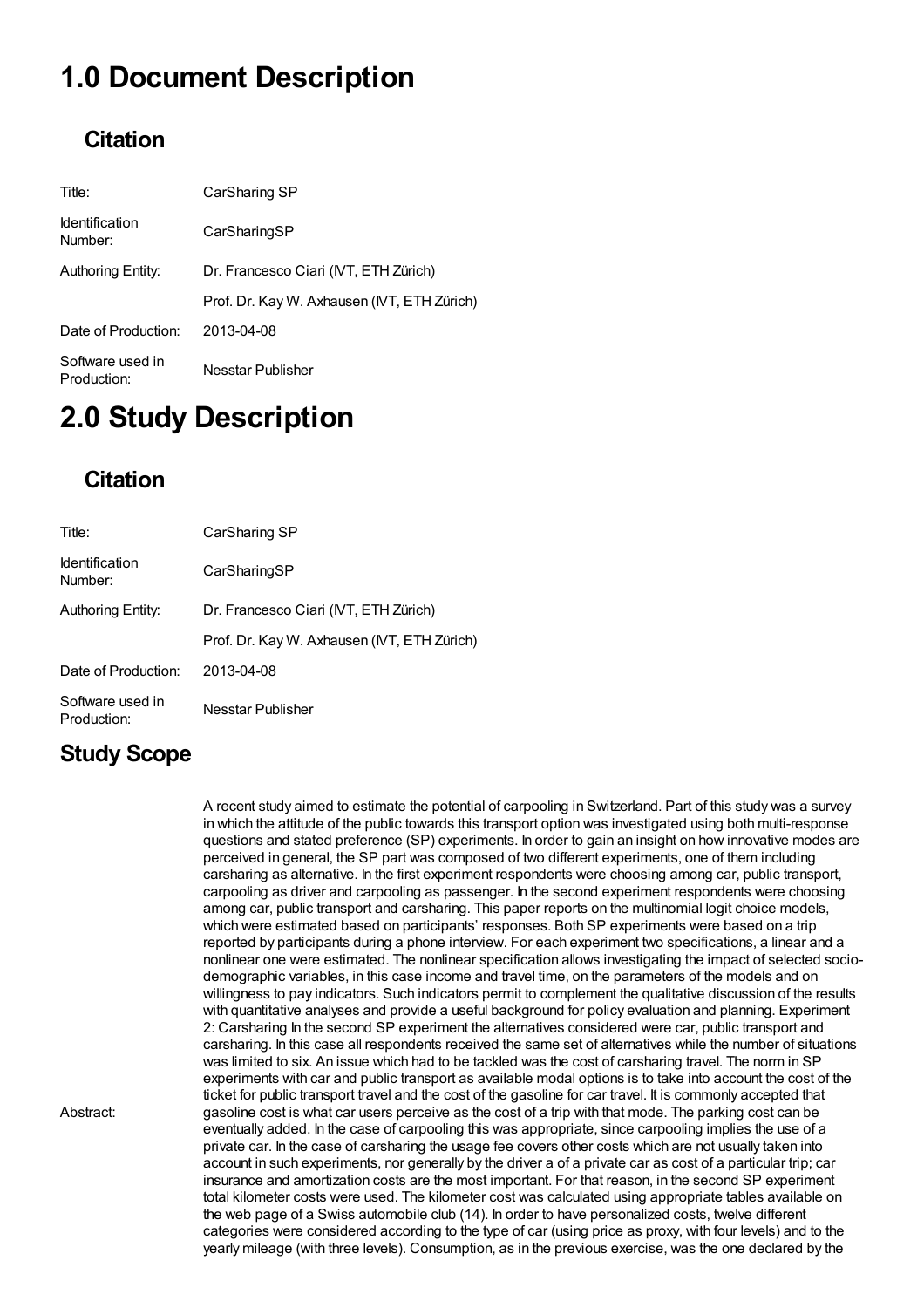respondent. The cost for carsharing usage was calculated using the current prices of the Swiss operator Mobility (15). The carsharing car was, as far as possible, of the same or similar category as the respondent's own car. Mobility's fleet includes most, but not all car types. Another issue is how to take into account the duration related part of the carsharing fee. Carsharing users, in general, pay a fee, which is the sum of a distance dependent fee and a duration dependent fee. The latter depends on the rental time, which broadly corresponds to the duration of the round-trip tour; at least in the case of carsharing systems like Mobility which do not allow one-way rentals. Ideally, one would compare tours and not trips; however, since it was not possible to have the precise information needed for the whole tour, the experiment is based on a choice at the trip level. The ranges for the second experiment are reported in Table 2. They were chosen with the same criteria as for the first experiment.

# <span id="page-5-0"></span>3.0 File Description

### File: CarSharing SP.NSDstat

- Number of cases: 4350
- No. of variables per record: 41
- Type of File: NSDstat 200501

# <span id="page-5-1"></span>4.0 Variable Description

Variable **Groups** 

• [Person](VG1F1)

**SP [CarSharing](VG2F1)** 

#### <span id="page-5-2"></span>Person

Variables within Person

- [Interview-Nummer](#page-2-0)
- [Choice](#page-2-1)
- Car [Sharing](#page-2-2) Cost
- Car [Sharing](#page-3-0) Parking Cost
- [Geschlecht](#page-6-0)
- [Alter](#page-6-1)
- alter [\(ungruppiert\)](#page-7-0)
- Frage 4.10: Wieviele Personen leben in ihrem Haushalt, Sie [eingerechnet?](#page-7-1)
- Frage 43.00: Sind Sie [erwerbstätig?](#page-7-2)
- Frage 1.45: Haben Sie persönlich ein Bahn oder [Verbundabonnement?](#page-7-3)
- Frage 32.00: Wieviele Autos sind in Ihrem Haushalt [vorhanden?](#page-8-0)
- Frage 47.00: Welche Schule haben Sie zuletzt [besucht?](#page-8-1)
- <span id="page-5-3"></span>Frage 1.51: Sie besitzen also [einGENERAL-ABONNEMENT.](#page-8-2) Handelt es sich dabei um das normale ErwachsenenGA, das Partner GA, ein FamilienGA oder um ein anderes spezielles GA? (Original)
- Car Sharing [Member](#page-9-0)
- Car [Sharing](#page-9-1) genutzt
- Car [Pooling](#page-9-2)
- [Muttersprache](#page-9-3)
- Frage 33.00: Wie können Sie auch wenn im Haushalt nicht [vorhanden](#page-10-0) über ein Auto verfügen ? Sie können mir sagen immer, gelegentlich - oder nie.
- **Frage 613.10: Benutztes [Verkehrsmittel](#page-10-1)**
- Frage 615.00: [Zurückgelegte](#page-10-2) KM (1 Kommastelle)
- Frage 613.00: Zu welchem Hauptzweck haben Sie diesen Weg [unternommen?](#page-11-0)
- Car Pooling [Erfahrung](#page-11-1)
- **[Einkommen](#page-11-2)**  $\bullet$
- [Mode](#page-11-3)
- im [Besitz](#page-12-0) eines Ga's?
- [Anderes](#page-12-1) Abo für OEV?
- <span id="page-5-4"></span>[Einkommen](#page-12-2) in CHF
- Wahl bei Car [Pooling](#page-12-3) SP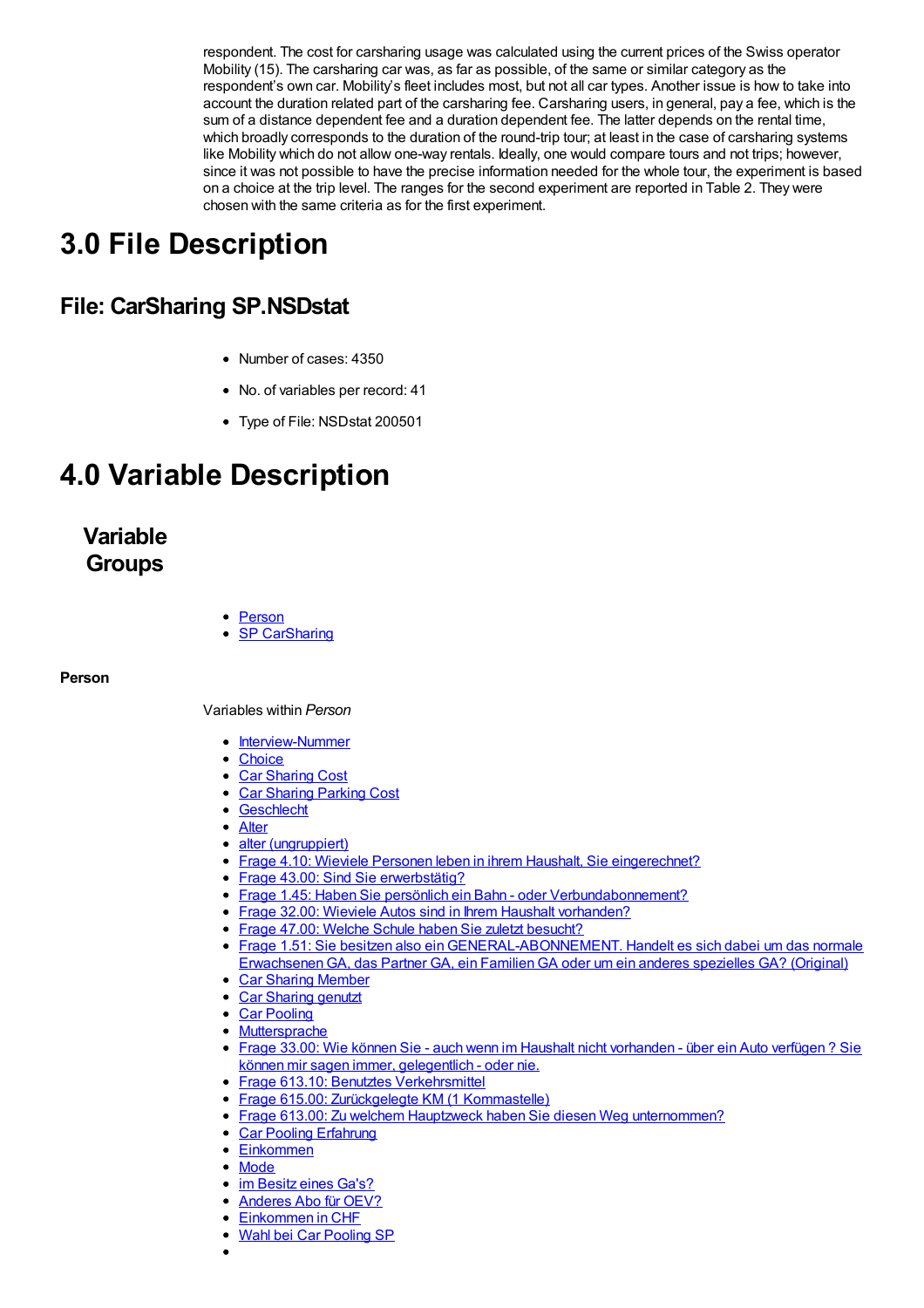#### SP CarSharing

Variables within SP CarSharing

- [Interview-Nummer](#page-2-0)
- [Choice](#page-2-1)
- Car [Sharing](#page-2-2) Cost
- Car [Sharing](#page-3-0) Parking Cost
- Car Sharing Travel Time (in [Vehicle\)](#page-3-1)
- Car Sharing [Walking](#page-3-2) Time
- Car Sharing Public [Transport](#page-3-3) Time
- Private Car Cost [\(Gasoline\)](#page-4-0)
- Private Car [Parking](#page-4-1) Cost
- Private Car Travel Time (in [Vehicle\)](#page-4-2)
- Private Car [Walking](#page-4-3) Time
- Public [Transport](#page-5-0) Cost (Ticket)
- Public [Transport](#page-5-1) Travel Time (in Vehicle)
- Public [Transport](#page-5-2) Walking Time
- Public [Transport](#page-5-3) Waiting Time
- Public [Transport](#page-5-4) Transfers

# Variables

#### Variable: Interview-Nummer

<span id="page-6-0"></span>

| Location:               | Range of Valid Data Values: 201038307 to 201135436 |  |  |
|-------------------------|----------------------------------------------------|--|--|
| Width: 8                | Range of Invalid Data Values: 9999                 |  |  |
|                         | <b>Summary Statistics:</b>                         |  |  |
|                         | Minimum: 201038307                                 |  |  |
|                         | Maximum: 201135436                                 |  |  |
|                         | Mean: 201105379.264                                |  |  |
|                         | Standard deviation: 20182.112                      |  |  |
|                         | Variable Format: numeric                           |  |  |
| <i>Maulah La Chaine</i> |                                                    |  |  |

#### Variable: Choice

<span id="page-6-1"></span>

| Location:                  | Value                                       | Label | <b>Frequency</b> |  |
|----------------------------|---------------------------------------------|-------|------------------|--|
| Width: 8                   | $1$ .                                       |       | 646              |  |
|                            | 2.                                          |       | 2228             |  |
|                            | $3$ .                                       |       | 1476             |  |
|                            | Range of Valid Data Values: 1 to 3          |       |                  |  |
|                            | <b>Summary Statistics:</b>                  |       |                  |  |
|                            | Minimum: 1                                  |       |                  |  |
|                            | Maximum:3                                   |       |                  |  |
|                            | Mean: 2.191                                 |       |                  |  |
|                            | Standard deviation: 0.672                   |       |                  |  |
|                            | Variable Format: numeric                    |       |                  |  |
| Variable: Car Sharing Cost |                                             |       |                  |  |
| Location:                  | Range of Valid Data Values: 0.832 to 439.67 |       |                  |  |

Width: 17 Summary Statistics: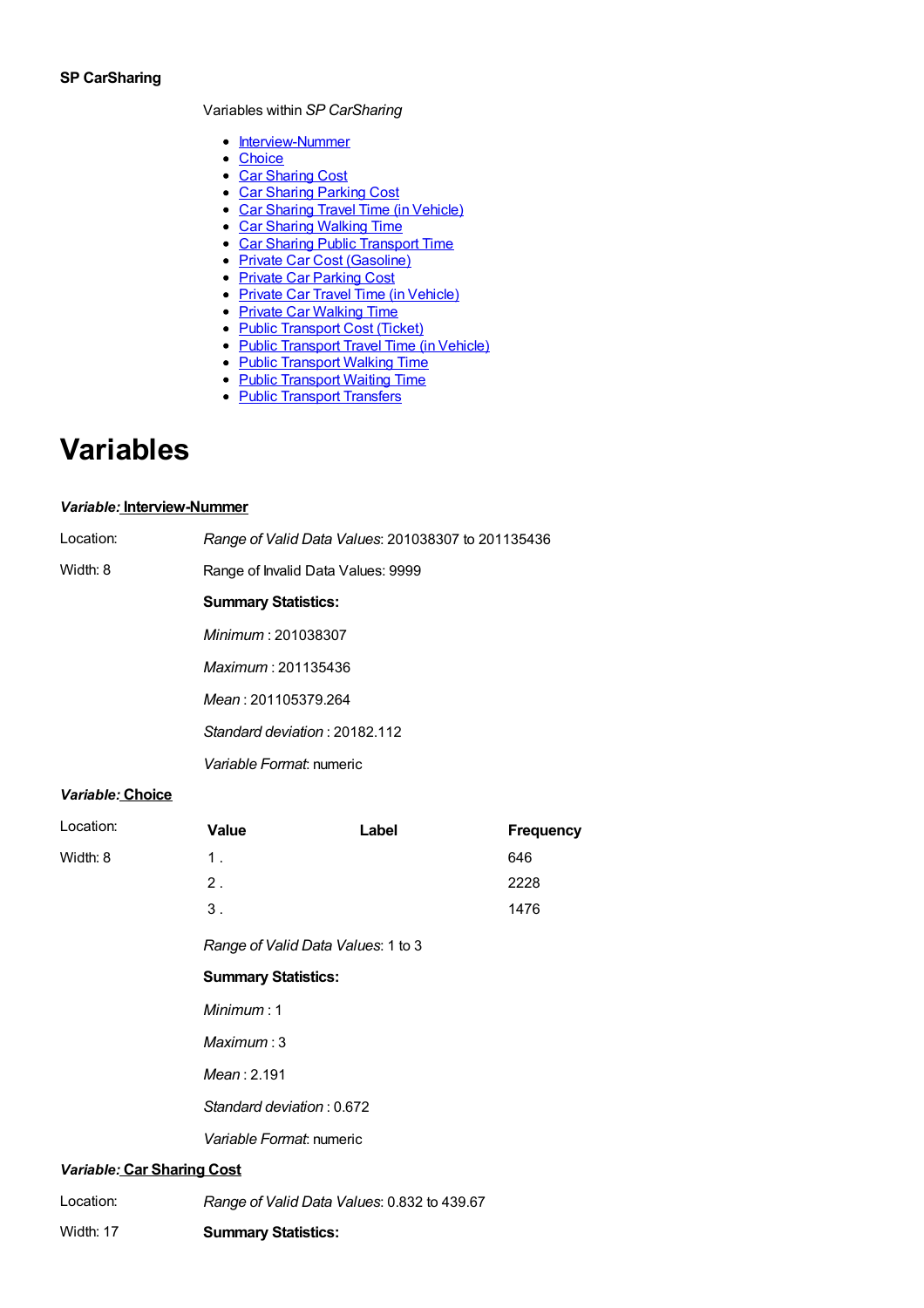Minimum : 0.832 Maximum : 439.67 Mean : 41.448 Standard deviation : 49.317 Variable Format: numeric

#### <span id="page-7-0"></span>Variable: Car Sharing Parking Cost

| Location: | Range of Valid Data Values: 3.2 to 252 |
|-----------|----------------------------------------|
|-----------|----------------------------------------|

Width: 16

Summary Statistics:

Minimum : 3.2

Maximum : 252

Mean : 10.516

Standard deviation : 20.627

#### Variable Format: numeric

#### <span id="page-7-1"></span>Variable: Car Sharing Travel Time (in Vehicle)

| Location: | Range of Valid Data Values: 3.2 to 308.4 |
|-----------|------------------------------------------|
|-----------|------------------------------------------|

Width: 16 Summary Statistics:

Minimum : 3.2

Maximum : 308.4

Mean : 36.849

Standard deviation : 38.015

Variable Format: numeric

#### Variable: Car Sharing Walking Time

<span id="page-7-2"></span>

| Location:                                   | <b>Value</b>                        | Label | <b>Frequency</b>           |
|---------------------------------------------|-------------------------------------|-------|----------------------------|
| Width: 16                                   | $0$ .                               |       | 1688                       |
|                                             | 5 <sub>1</sub>                      |       | 1564                       |
|                                             | 10.                                 |       | 1098                       |
|                                             | Range of Valid Data Values: 0 to 10 |       |                            |
|                                             | <b>Summary Statistics:</b>          |       |                            |
|                                             | Minimum:0                           |       |                            |
|                                             | Maximum:10                          |       |                            |
|                                             | Mean: 4.322                         |       |                            |
|                                             | Standard deviation: 3.944           |       |                            |
|                                             | Variable Format: numeric            |       |                            |
| Variable: Car Sharing Public Transport Time |                                     |       |                            |
| Location:                                   | <b>Value</b>                        | Label | Frequency                  |
| MLLL, AD                                    | $\sim$                              |       | $\lambda$ $\cap$ $\Lambda$ |

<span id="page-7-3"></span>

|           | vaiuv          | Laver | <u>Liedacija</u> |
|-----------|----------------|-------|------------------|
| Width: 19 | 0 <sub>1</sub> |       | 1094             |
|           | 3.             |       | 1802             |
|           | 6.             |       | 1454             |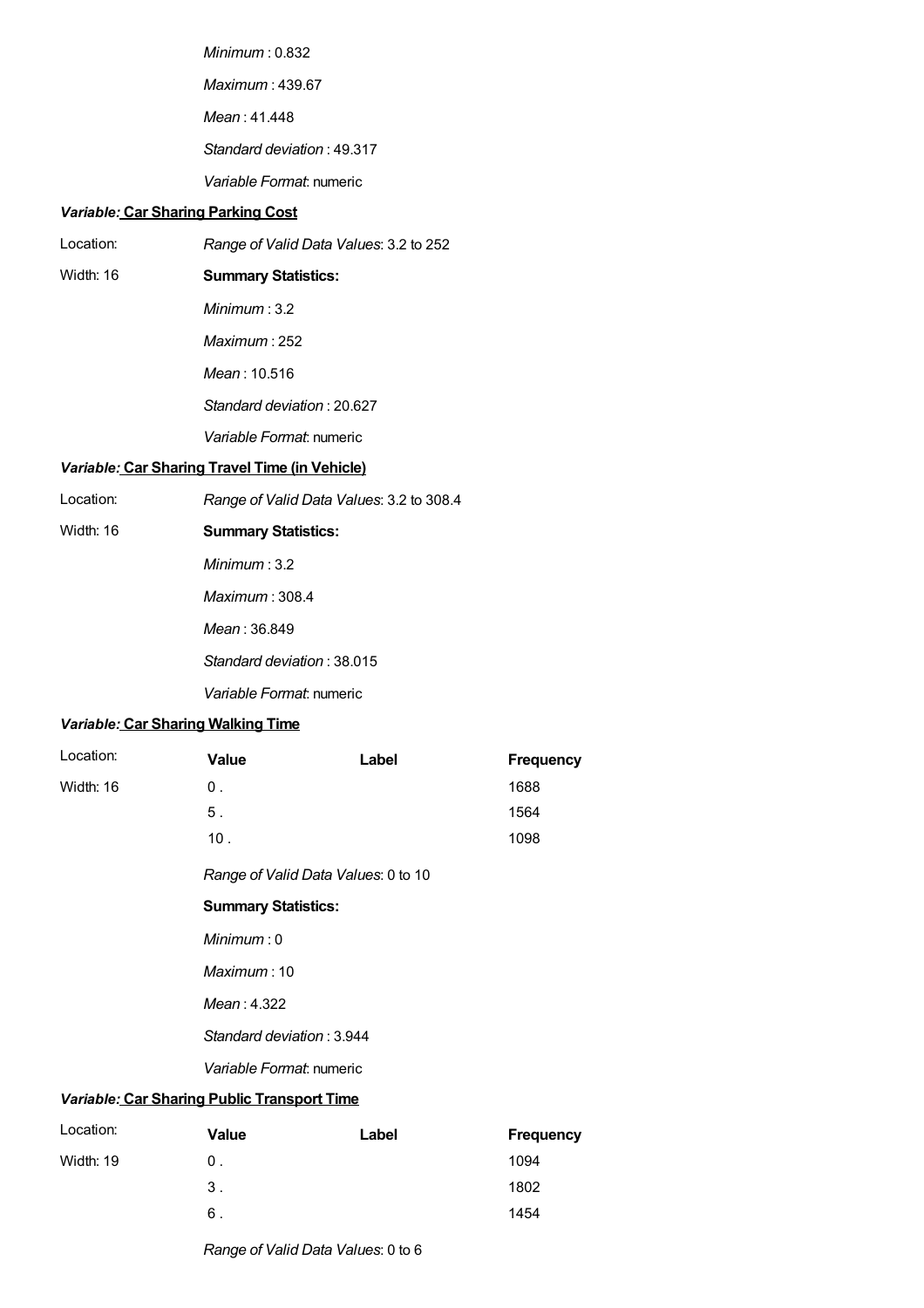#### Summary Statistics:

Minimum : 0 Maximum : 6 Mean : 3.248 Standard deviation : 2.283 Variable Format: numeric

#### Variable: Private Car Cost (Gasoline)

<span id="page-8-0"></span>Location: Range of Valid Data Values: 0.549 to 747.4

#### Width: 18 Summary Statistics:

- Minimum : 0.549
- Maximum : 747.4
- Mean : 44.834
- Standard deviation : 63.491
- Variable Format: numeric

#### Variable: Private Car Parking Cost

Width: 3

Location: Range of Valid Data Values: 3.2 to 6

#### Summary Statistics:

- Minimum : 3.2
- Maximum : 6
- Mean : 4.777
- Standard deviation : 1.161
- Variable Format: numeric

#### Variable: Private Car Travel Time (in Vehicle)

- <span id="page-8-1"></span>Location: Width: 4 Range of Valid Data Values: 3.2 to 318 Summary Statistics:
	- Minimum : 3.2
		- Maximum : 318
		- Mean : 40.787
		- Standard deviation : 37.339
		- Variable Format: numeric

#### Variable: Private Car Walking Time

<span id="page-8-2"></span>

| Location: | <b>Value</b>                        | Label | <b>Frequency</b> |
|-----------|-------------------------------------|-------|------------------|
| Width: 17 | 0.                                  |       | 1702             |
|           | 5.                                  |       | 979              |
|           | 10.                                 |       | 1669             |
|           | Range of Valid Data Values: 0 to 10 |       |                  |
|           | <b>Summary Statistics:</b>          |       |                  |
|           | Minimum:0                           |       |                  |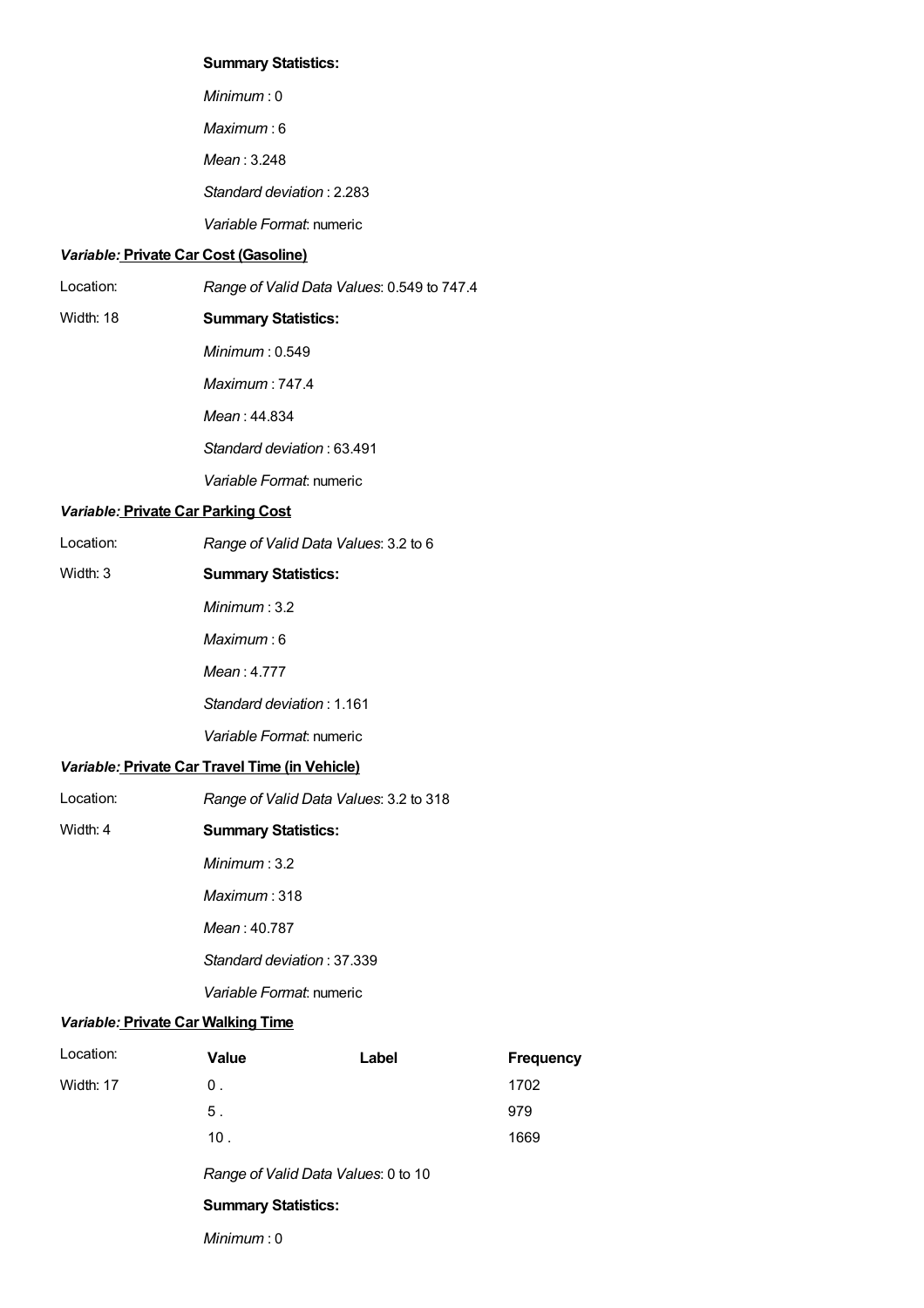Maximum : 10

Mean : 4.962

Standard deviation : 4.402

Variable Format: numeric

#### Variable: Public Transport Cost (Ticket)

- Location: Range of Valid Data Values: 0.64 to 244.8
- Width: 18 Summary Statistics:
	- Minimum : 0.64

Maximum : 244.8

Mean : 15.039

Standard deviation : 20.531

Variable Format: numeric

#### <span id="page-9-0"></span>Variable: Public Transport Travel Time (in Vehicle)

| Location: | Range of Valid Data Values: 3.2 to 418.8 |
|-----------|------------------------------------------|
|-----------|------------------------------------------|

Width: 17

Summary Statistics:

Minimum : 3.2

Maximum : 418.8

Mean : 61.996

Standard deviation : 50.662

Variable Format: numeric

#### <span id="page-9-1"></span>Variable: Public Transport Walking Time

Location: Range of Valid Data Values: 0 to 118.8

#### Width: 20 Summary Statistics:

Minimum : 0

Maximum : 118.8

Mean : 11.193

Standard deviation : 9.235

Variable Format: numeric

#### <span id="page-9-2"></span>Variable: Public Transport Waiting Time

Location: Range of Valid Data Values: 0 to 116.4

#### Width: 18 Summary Statistics:

Minimum : 0

Maximum : 116.4

Mean : 9.988

Standard deviation : 11.309

Variable Format: numeric

#### Variable: Public Transport Transfers

<span id="page-9-3"></span>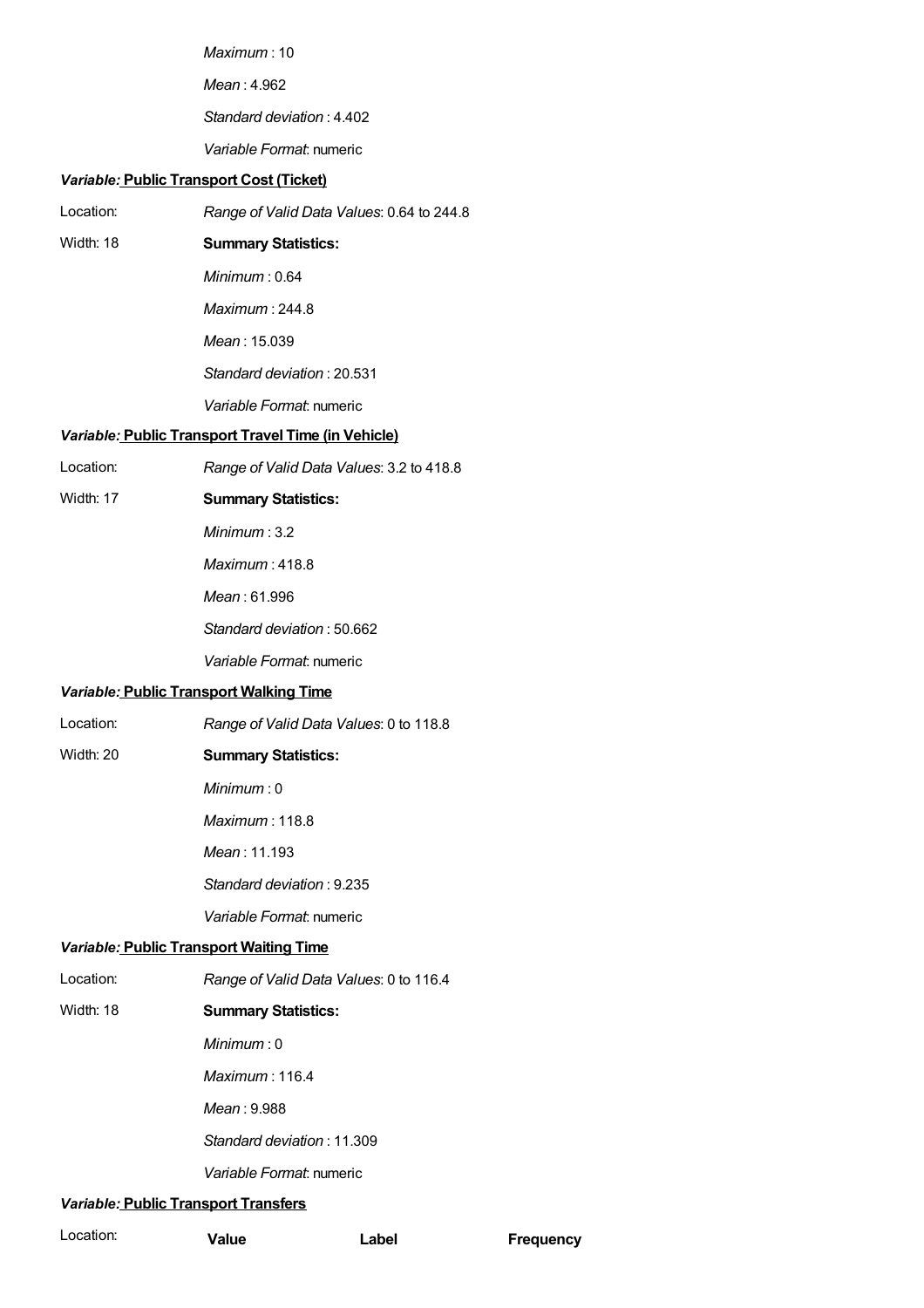**Width: 17** 

| $\boldsymbol{0}$ . | 1703 |
|--------------------|------|
| 1.                 | 599  |
| $2$ .              | 963  |
| $3$ .              | 294  |
| $\boldsymbol{4}$ . | 478  |
| $5$ .              | 27   |
| $6$ .              | 212  |
| $\bf 8$ .          | 54   |
| $10.$              | 19   |
| 12.                | 1    |

<span id="page-10-0"></span>Range of Valid Data Values: 0 to 12

#### Summary Statistics:

Minimum : 0

Maximum : 12

Mean : 1.692

Standard deviation : 1.924

Variable Format: numeric

#### Variable: Geschlecht

<span id="page-10-1"></span>

| Location:                          | <b>Value</b>               | Label                              | <b>Frequency</b> |
|------------------------------------|----------------------------|------------------------------------|------------------|
| Width: 8                           | 1 <sub>1</sub>             | 1 Männer                           | 2447             |
|                                    | $2$ .                      | 2 Frauen                           | 1903             |
|                                    | 9999.                      | 9999 Keine Angabe                  | 0                |
| Range of Valid Data Values: 1 to 2 |                            |                                    |                  |
|                                    |                            | Range of Invalid Data Values: 9999 |                  |
|                                    | <b>Summary Statistics:</b> |                                    |                  |
|                                    |                            |                                    |                  |

Variable Format: numeric

#### Variable: Alter

| Location: | <b>Value</b>    | Label                                | <b>Frequency</b> |
|-----------|-----------------|--------------------------------------|------------------|
| Width: 8  | 15.             | 15 - 19 Jahre                        | 72               |
|           | 20.             | 20 - 29 Jahre                        | 306              |
|           | 30 <sub>1</sub> | 30 - 39 Jahre                        | 716              |
|           | 40.             | 40 - 49 Jahre                        | 1298             |
|           | 50.             | 50 - 59 Jahre                        | 1023             |
|           | 60.             | 60 - 69 Jahre                        | 629              |
|           | 70.             | 70 - 84 Jahre                        | 306              |
|           | 9999.           | 9999 Keine Angabe                    | 0                |
|           |                 | Range of Valid Data Values: 15 to 70 |                  |

<span id="page-10-2"></span>Range of Invalid Data Values: 9999

#### Summary Statistics:

Minimum : 15

Maximum : 70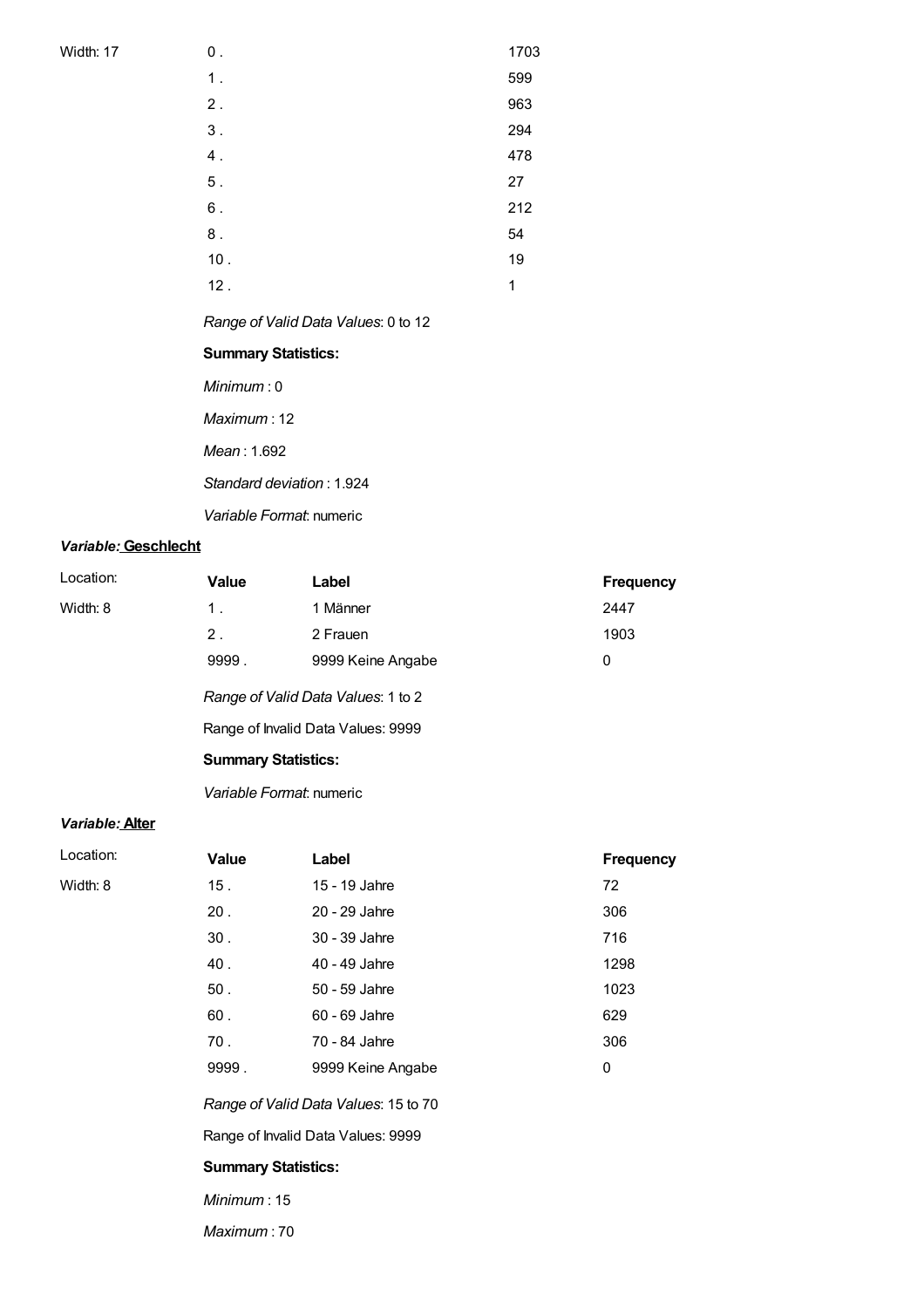#### Variable Format: numeric

#### Variable: alter (ungruppiert)

<span id="page-11-0"></span>

| Location: | Range of Valid Data Values: 16 to 84 |
|-----------|--------------------------------------|
|           |                                      |

Width: 8 Range of Invalid Data Values: 9999

#### Summary Statistics:

Minimum : 16 Maximum : 84 Mean : 48.348 Standard deviation : 13.74 Variable Format: numeric

#### Variable: Frage 4.10: Wieviele Personen leben in ihremHaushalt, Sie eingerechnet?

<span id="page-11-1"></span>

| Location: | <b>Value</b> | Label | <b>Frequency</b> |
|-----------|--------------|-------|------------------|
| Width: 8  | 1.           |       | 440              |
|           | 2.           |       | 1773             |
|           | 3.           |       | 673              |
|           | 4.           |       | 1034             |
|           | $5$ .        |       | 341              |
|           | $6$ .        |       | 77               |
|           | 7.           |       | 12               |
|           |              |       |                  |

Range of Valid Data Values: 1 to 7

Range of Invalid Data Values: 9999

#### Summary Statistics:

Minimum : 1

Maximum : 7

Mean : 2.849

Standard deviation : 1.243

Variable Format: numeric

#### <span id="page-11-2"></span>Variable: Frage 43.00: Sind Sie erwerbstätig?

| Location:                | Value                      | Label                                                                         | <b>Frequency</b> |  |
|--------------------------|----------------------------|-------------------------------------------------------------------------------|------------------|--|
| Width: 8                 | 1.                         | 1 Ja, vollzeitlich (ab 37 Std. pro Woche)                                     | 2246             |  |
|                          | 2 <sub>1</sub>             | 2 Ja, Teilzeit (bis 36 Std. pro Woche)                                        | 1093             |  |
|                          | 3 <sub>1</sub>             | 3 Nein                                                                        | 1011             |  |
|                          | 9999.                      | 9999 Keine Angabe                                                             | 0                |  |
|                          |                            | Range of Valid Data Values: 1 to 3<br>Range of Invalid Data Values: 9999      |                  |  |
|                          | <b>Summary Statistics:</b> |                                                                               |                  |  |
| Variable Format: numeric |                            |                                                                               |                  |  |
|                          |                            | Variable: Frage 1.45: Haben Sie persönlich ein Bahn - oder Verbundabonnement? |                  |  |
| Location:                | Value                      | Label                                                                         | Freauency        |  |

<span id="page-11-3"></span>

| Location: | Value | Label | <b>Frequency</b> |
|-----------|-------|-------|------------------|
| Width: 8  |       |       | 603              |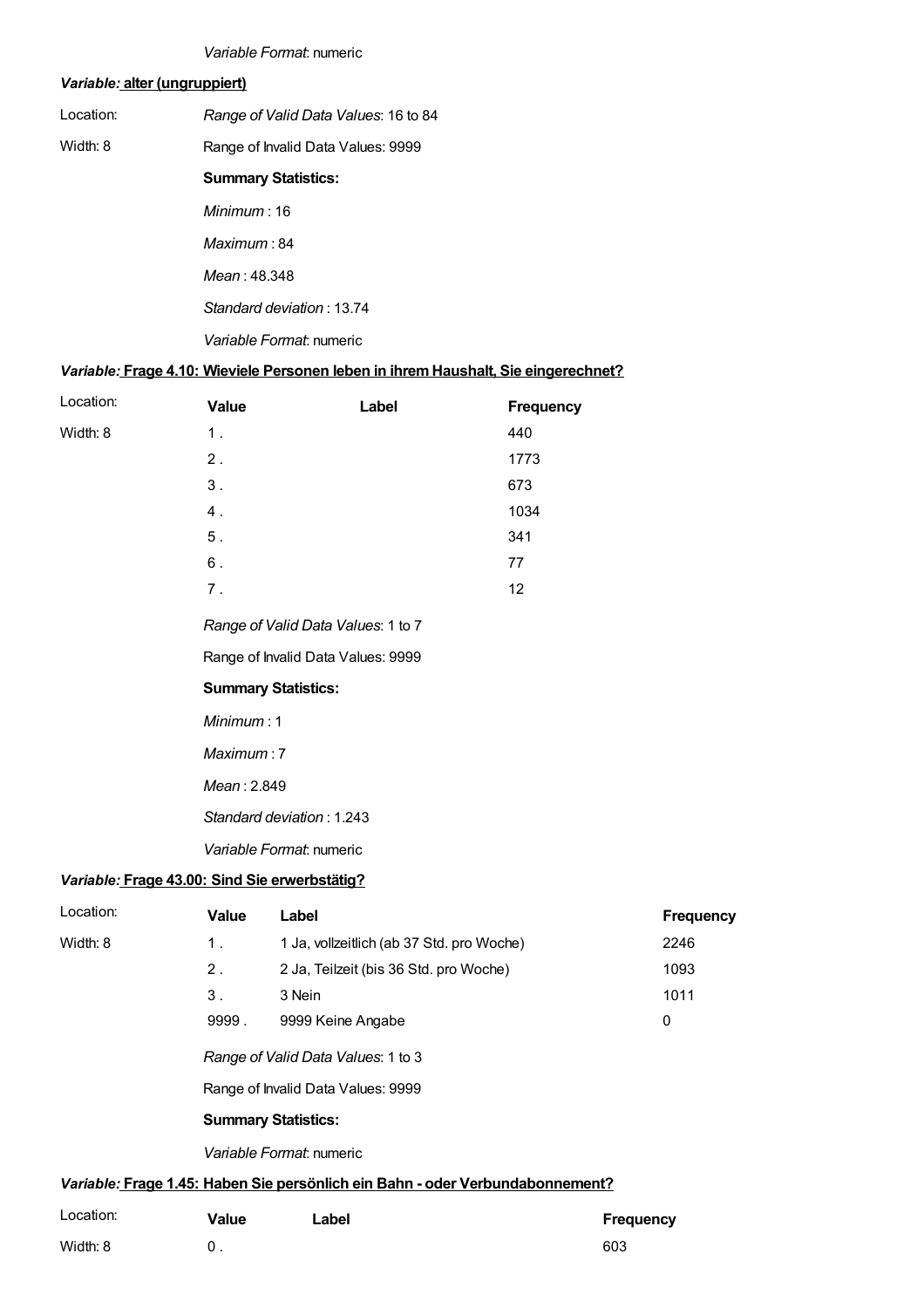| $\mathbf 1$ | 1 Ja              | 2438 |
|-------------|-------------------|------|
| $2$ .       | 2 Nein            | 1309 |
| 9999        | 9999 Keine Angabe |      |

Range of Valid Data Values: 0 to 2

Range of Invalid Data Values: 9999

#### Summary Statistics:

Variable Format: numeric

#### <span id="page-12-0"></span>Variable: Frage 32.00: Wieviele Autos sind in Ihrem Haushalt vorhanden?

| Location: | <b>Value</b> | Label             | <b>Frequency</b> |
|-----------|--------------|-------------------|------------------|
| Width: 8  | $0$ .        | 0 Keines          | 169              |
|           | 1.           | 1 Auto            | 2066             |
|           | 2.           | 2 Autos           | 1720             |
|           | $3$ .        | 3 Autos           | 306              |
|           | 4.           | 4 Autos           | 72               |
|           | $5$ .        | 5 Autos           | 6                |
|           | 6.           | 6 Autos           | 11               |
|           | 7.           | 7 Autos           | 0                |
|           | 8.           | 8 Autos           | 0                |
|           | $9$ .        | 9 Autos           | 0                |
|           | 9999.        | 9999 Keine Angabe | 0                |
|           |              |                   |                  |

<span id="page-12-1"></span>Range of Valid Data Values: 0 to 9

Range of Invalid Data Values: 9999

#### Summary Statistics:

Minimum : 0

Maximum : 6

Variable Format: numeric

#### <span id="page-12-2"></span>Variable: Frage 47.00: Welche Schule haben Sie zuletzt besucht?

| Location: | Value          | Label                                                                                               | <b>Frequency</b> |
|-----------|----------------|-----------------------------------------------------------------------------------------------------|------------------|
| Width: 8  | 1.             | 1 Primar-/Sekundar-/Real-/Bezirkschule                                                              | 241              |
|           | 2 <sub>1</sub> | 2 Berufsschule/Lehre/Gewerbeschule                                                                  | 2076             |
|           | 3.             | 3 Mittelschule/Gymnasium/höhere Schulen (UNI/ETH)                                                   | 2033             |
|           | 9999.          | 9999 Keine Angabe                                                                                   | 0                |
|           |                | Range of Valid Data Values: 1 to 3                                                                  |                  |
|           |                | Range of Invalid Data Values: 9999                                                                  |                  |
|           |                | <b>Summary Statistics:</b>                                                                          |                  |
|           |                | Variable Format: numeric                                                                            |                  |
|           |                | Variable: Erago 1.51: Sie besitzen also ein GENERAL "ARONNEMENT, Handelt es sich dabei um das norm: |                  |

#### <span id="page-12-3"></span>ariable: <u>Frage 1.51: Sie besitzen also ein GENERAL-ABONNEMENT. Handelt es sich dabei um das normale</u> Erwachsenen GA, das Partner GA, ein Familien GAoder umein anderes spezielles GA? (Original)

| Location: | Value          | Label                  | Frequency |
|-----------|----------------|------------------------|-----------|
| Width: 8  | 0 <sup>1</sup> |                        | 3934      |
|           | $1 \quad$      | 01 GA Erwachsene       | 314       |
|           | 2 <sup>1</sup> | 02 GA-Plus Duo Partner | 24        |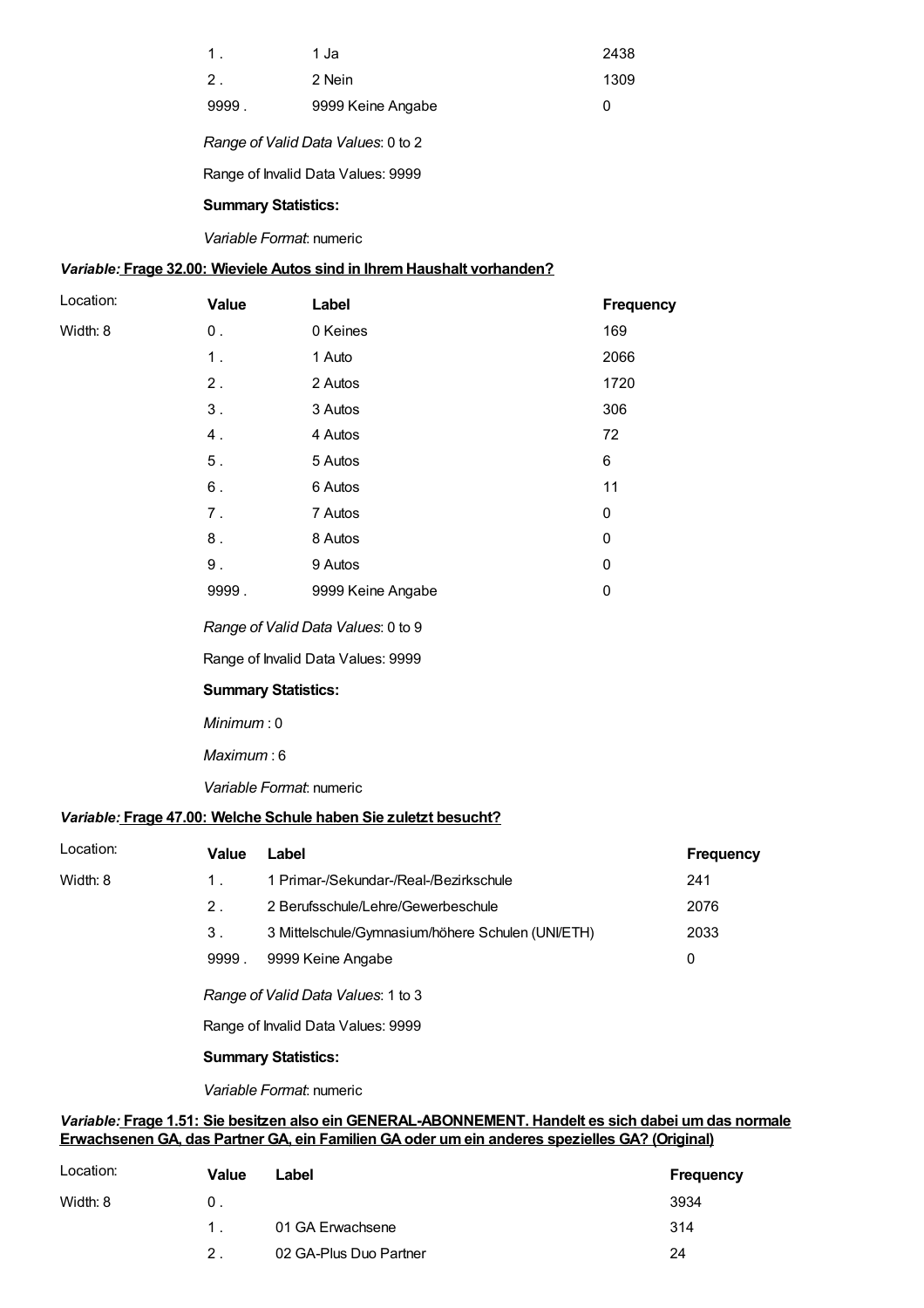| 04 GA-Plus Familia Jugend (16-25 Jahre)    | 6  |
|--------------------------------------------|----|
| 05 GA-Plus Familia Partner                 | 6  |
| 06 GA Familia Kind (bis 15 Jahre)          | 0  |
| 07 GA Junior (16-25 Jahre)                 | 18 |
| 08 GA Junior für Studierende 25-30 J.      | 12 |
| 09 GA Senior                               | 30 |
| 10 GA Behinderte                           | 6  |
| 11 Schnupper-GA                            | 0  |
| 12 GA Lernende (wird durch Firma gestellt) | 0  |
|                                            |    |

Range of Valid Data Values: 0 to 12

Range of Invalid Data Values: 9999

#### Summary Statistics:

Variable Format: numeric

#### Variable: Car Sharing Member

| Location: | Value | Label | <b>Frequency</b> |
|-----------|-------|-------|------------------|
| Width: 1  | 1.    |       | 196              |
|           | 2.    |       | 4130             |
|           | 9.    |       | 24               |

#### Summary Statistics:

Variable Format: character

#### Variable: Car Sharing genutzt

| Location: | Value | Label | <b>Frequency</b> |
|-----------|-------|-------|------------------|
| Width: 1  | 1.    |       | 59               |
|           | 2.    |       | 131              |
|           | $3$ . |       | 199              |
|           | 4.    |       | 3961             |

#### Summary Statistics:

Variable Format: character

#### Variable: Car Pooling

| Location: | <b>Value</b> | Label | <b>Frequency</b> |
|-----------|--------------|-------|------------------|
| Width: 1  | 1.           |       | 368              |
|           | $2$ .        |       | 134              |
|           | $3$ .        |       | 223              |
|           | 4.           |       | 905              |
|           | $5$ .        |       | 2714             |
|           | $9$ .        |       | 6                |
|           |              |       |                  |

Range of Valid Data Values: 1 to 9

#### Summary Statistics:

Variable Format: numeric

#### Variable: Muttersprache

| Location: | <b>Value</b> | Label | <b>Frequency</b> |
|-----------|--------------|-------|------------------|
|           |              |       |                  |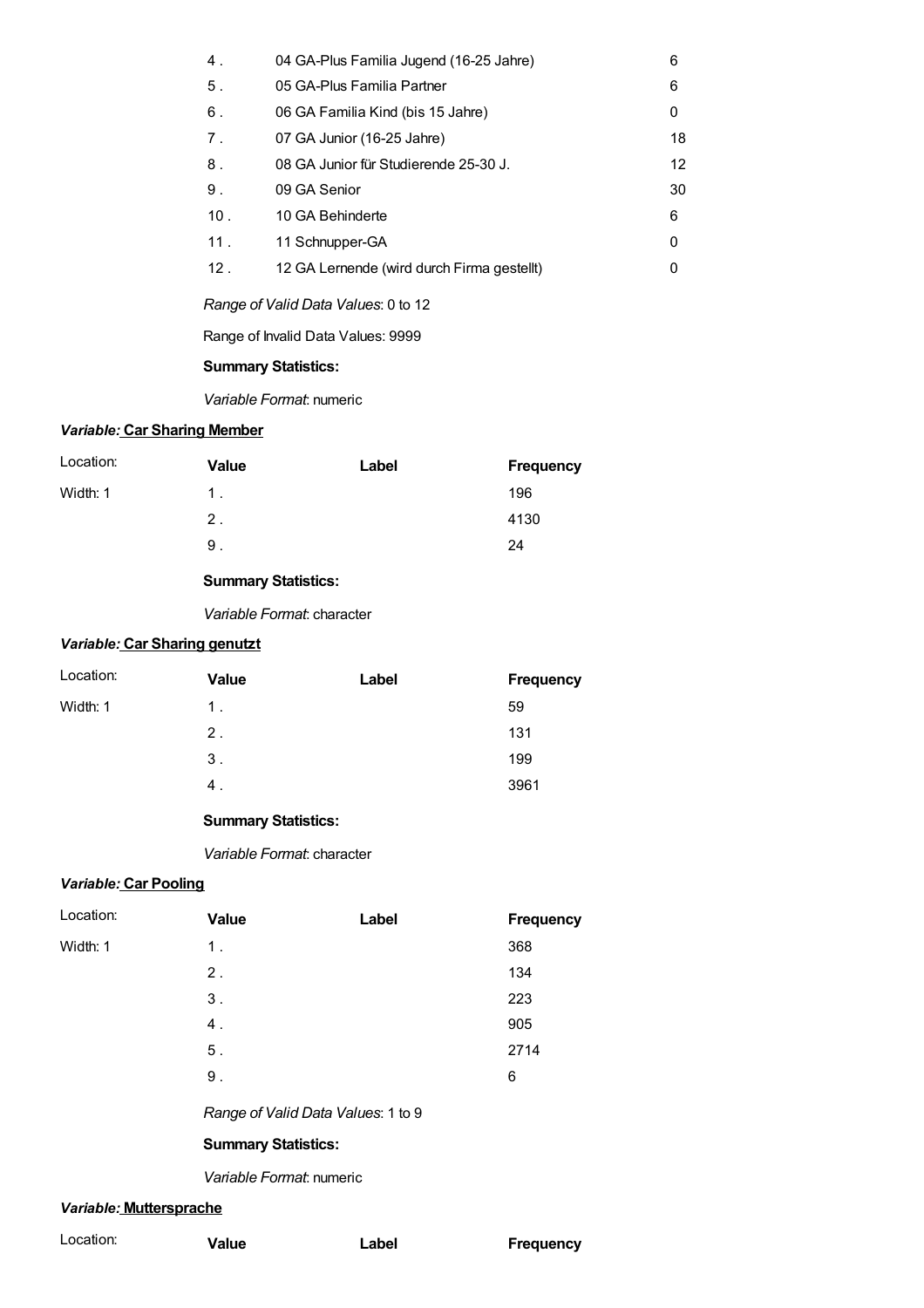| Width: 2 |  |  |  |
|----------|--|--|--|
|----------|--|--|--|

| Width: 2 |                | 3097 |
|----------|----------------|------|
|          | ◠<br><u>.</u>  | 707  |
|          | 3 <sub>1</sub> | 546  |

Range of Valid Data Values: 1 to 3

#### Summary Statistics:

#### Variable Format: numeric

#### Variable: Frage 33.00: Wie können Sie - auch wenn imHaushalt nicht vorhanden - über ein Auto verfügen ? Sie können mir sagen immer, gelegentlich - oder nie.

| Location: | <b>Value</b> | Label                              | <b>Frequency</b> |
|-----------|--------------|------------------------------------|------------------|
| Width: 8  | $1$ .        | 1 immer                            | 3742             |
|           | $2$ .        | 2 gelegentlich                     | 566              |
|           | 3.           | 3 nie                              | 42               |
|           | 9999.        | 9999 Keine Angabe                  | 0                |
|           |              | Range of Valid Data Values: 1 to 3 |                  |

Range of Invalid Data Values: 9999

#### Summary Statistics:

Variable Format: numeric

#### Variable: Frage 613.10: Benutztes Verkehrsmittel

| Location: | Value                                | Label                                                    | Frequency    |  |  |
|-----------|--------------------------------------|----------------------------------------------------------|--------------|--|--|
| Width: 8  | $0$ .                                | 0 Taxi                                                   | 6            |  |  |
|           | 1 <sub>1</sub>                       | 1 Auto als Fahrer                                        | 2554         |  |  |
|           | 2.                                   | 2 Auto als Beifahrer                                     | 984          |  |  |
|           | 3.                                   | 3 Tram/Bus                                               | 84           |  |  |
|           | 4.                                   | 4 Motorrad/Töff                                          | 18           |  |  |
|           | 5.                                   | 5 Bahn / Bergbahn                                        | 692          |  |  |
|           | $6$ .                                | 6 Car (Ohne Fahrplan)                                    | 12           |  |  |
|           | 7.                                   | 7 Flugzeug                                               | $\pmb{0}$    |  |  |
|           | 8.                                   | 8 Schiff                                                 | $\mathbf{0}$ |  |  |
|           | 9.                                   | 9 Seilbahn                                               | 0            |  |  |
|           | 9999.                                | 9999 Keine Angabe                                        | 0            |  |  |
|           |                                      | Range of Valid Data Values: 0 to 9                       |              |  |  |
|           |                                      | Range of Invalid Data Values: 9999                       |              |  |  |
|           | <b>Summary Statistics:</b>           |                                                          |              |  |  |
|           | Variable Format: numeric             |                                                          |              |  |  |
|           |                                      | Variable: Frage 615.00: Zurückgelegte KM (1 Kommastelle) |              |  |  |
| Location: | Range of Valid Data Values: 2 to 333 |                                                          |              |  |  |
| Width: 8  |                                      | Range of Invalid Data Values: 9999                       |              |  |  |
|           | <b>Summary Statistics:</b>           |                                                          |              |  |  |
|           | Minimum: 2                           |                                                          |              |  |  |
|           | Maximum: 333                         |                                                          |              |  |  |
|           | Mean: 42.623                         |                                                          |              |  |  |
|           |                                      |                                                          |              |  |  |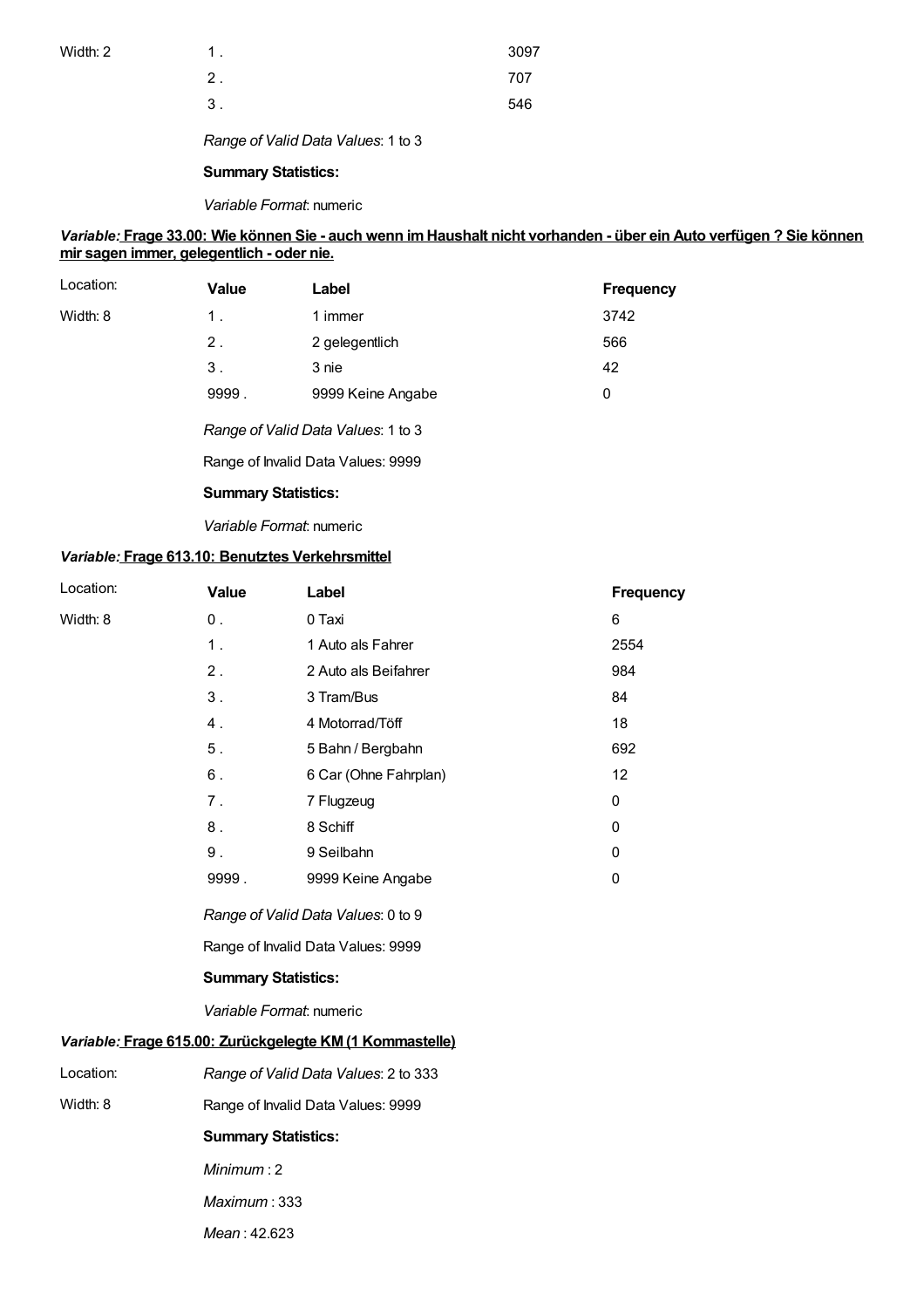#### Standard deviation : 47.94

#### Variable Format: numeric

### Variable: Frage 613.00: Zu welchemHauptzweck haben Sie diesen Weg unternommen?

| Location: | Value          | Label                               | <b>Frequency</b> |
|-----------|----------------|-------------------------------------|------------------|
| Width: 8  | 0.             | 0 Rückfahrt nach Hause              | 0                |
|           | $1$ .          | 1 Arbeit                            | 1726             |
|           | $2$ .          | 2 Ausbildung                        | 102              |
|           | $3$ .          | 3 Geschäftsreise                    | 203              |
|           | 4.             | 4 Freizeitfahrt Ausflug / Nutzfahrt | 2223             |
|           | 5 <sub>1</sub> | 5 Ferien                            | 96               |
|           | 9999.          | 9999 Keine Angabe                   | 0                |
|           |                |                                     |                  |

Range of Valid Data Values: 0 to 5

Range of Invalid Data Values: 9999

#### Summary Statistics:

Variable Format: numeric

#### Variable: Car Pooling Erfahrung

| Location:           | <b>Value</b>                       | Label | <b>Frequency</b> |
|---------------------|------------------------------------|-------|------------------|
| Width: 8            | $0$ .                              |       | 3891             |
|                     | 1.                                 |       | 459              |
|                     | Range of Valid Data Values: 0 to 1 |       |                  |
|                     | <b>Summary Statistics:</b>         |       |                  |
|                     | Minimum:0                          |       |                  |
|                     | Maximum: 1                         |       |                  |
|                     | Mean: 0.106                        |       |                  |
|                     | Standard deviation: 0.307          |       |                  |
|                     | Variable Format: numeric           |       |                  |
| Variable: Einkommen |                                    |       |                  |
| Location:           | Range of Valid Data Values: 1 to 9 |       |                  |
| Width: 3            | <b>Summary Statistics:</b>         |       |                  |
|                     | Minimum:1                          |       |                  |
|                     | Maximum:9                          |       |                  |
|                     | Mean: 4.571                        |       |                  |
|                     | Standard deviation: 1.939          |       |                  |
|                     | Variable Format: numeric           |       |                  |
|                     |                                    |       |                  |

#### Variable: Mode

| Location: | Value | Label | Frequency |
|-----------|-------|-------|-----------|
| Width: 8  | $1$ . | miv   | 2554      |
|           | $2$ . | cpm   | 984       |
|           | 3.    | oev   | 704       |
|           | 4.    | other | 108       |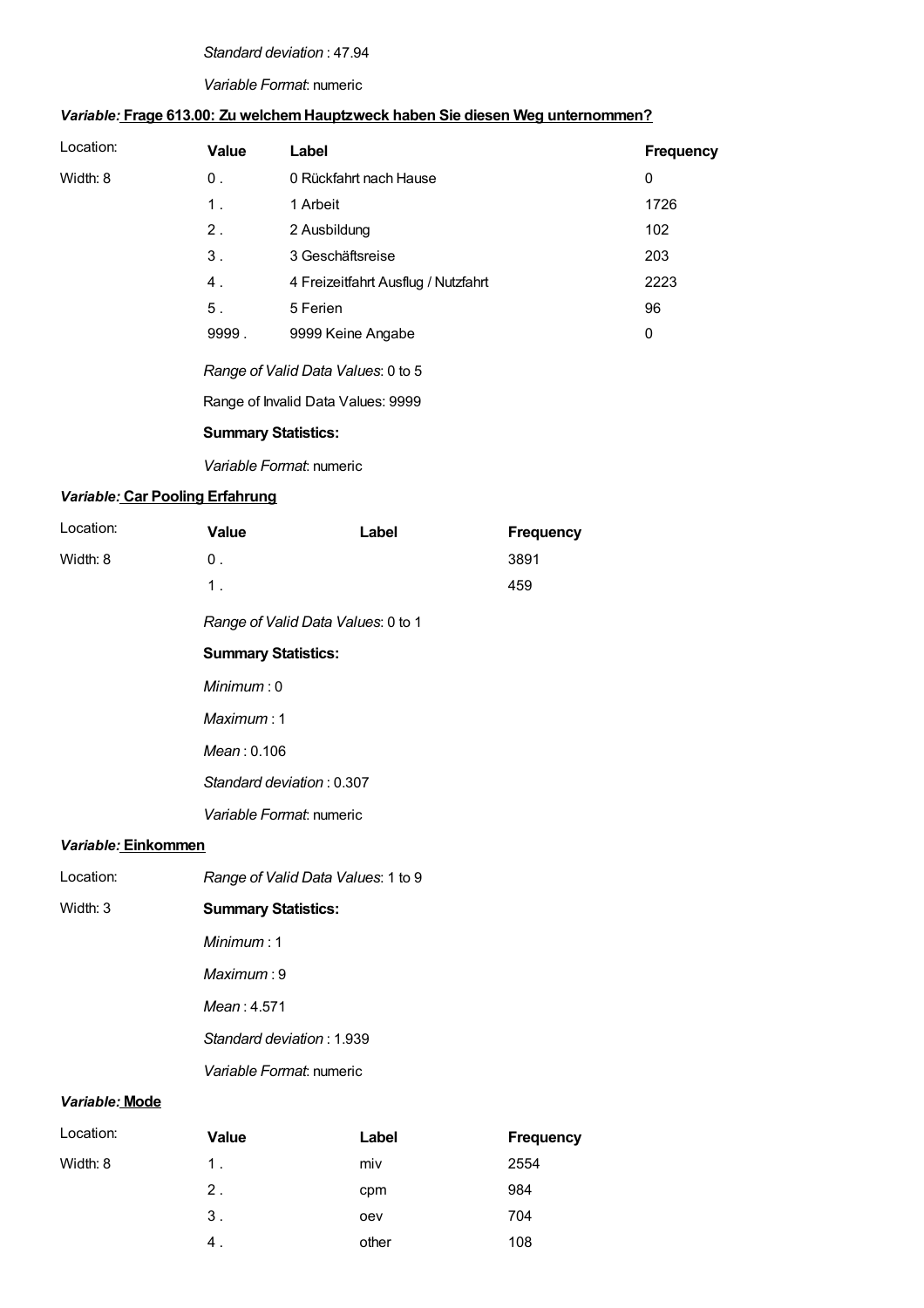Range of Valid Data Values: 1 to 4

#### Summary Statistics:

Minimum : 1

Maximum : 4

Variable Format: numeric

#### Variable: im Besitz eines Ga's?

| Location:                         | <b>Value</b>                              | Label | <b>Frequency</b> |
|-----------------------------------|-------------------------------------------|-------|------------------|
| Width: 8                          | $0$ .                                     | nein  | 3934             |
|                                   | 1.                                        | ja    | 416              |
|                                   | Range of Valid Data Values: 0 to 1        |       |                  |
|                                   | <b>Summary Statistics:</b>                |       |                  |
|                                   | Minimum:0                                 |       |                  |
|                                   | Maximum: 1                                |       |                  |
|                                   | Variable Format: numeric                  |       |                  |
| Variable: Anderes Abo für OEV?    |                                           |       |                  |
| Location:                         | <b>Value</b>                              | Label | <b>Frequency</b> |
| Width: 8                          | $0$ .                                     | nein  | 1912             |
|                                   | 1.                                        | ja    | 2438             |
|                                   | Range of Valid Data Values: 0 to 1        |       |                  |
|                                   | <b>Summary Statistics:</b>                |       |                  |
|                                   | Minimum:0                                 |       |                  |
|                                   | Maximum: 1                                |       |                  |
|                                   | Variable Format: numeric                  |       |                  |
| Variable: Einkommen in CHF        |                                           |       |                  |
| Location:                         | Range of Valid Data Values: 1500 to 17000 |       |                  |
| Width: 8                          | <b>Summary Statistics:</b>                |       |                  |
|                                   | Minimum: 1500                             |       |                  |
|                                   | <i>Maximum</i> : 17000                    |       |                  |
|                                   | Mean: 8238.23                             |       |                  |
|                                   | Standard deviation: 3834.21               |       |                  |
|                                   | Variable Format: numeric                  |       |                  |
| Variable: Wahl bei Car Pooling SP |                                           |       |                  |
| Location:                         | <b>Value</b>                              | Label | <b>Frequency</b> |
| Width: 8                          | $0$ .                                     |       | 1079             |
|                                   | 1.                                        |       | 3271             |
|                                   |                                           |       |                  |

Range of Valid Data Values: 0 to 1

#### Summary Statistics:

Variable Format: numeric